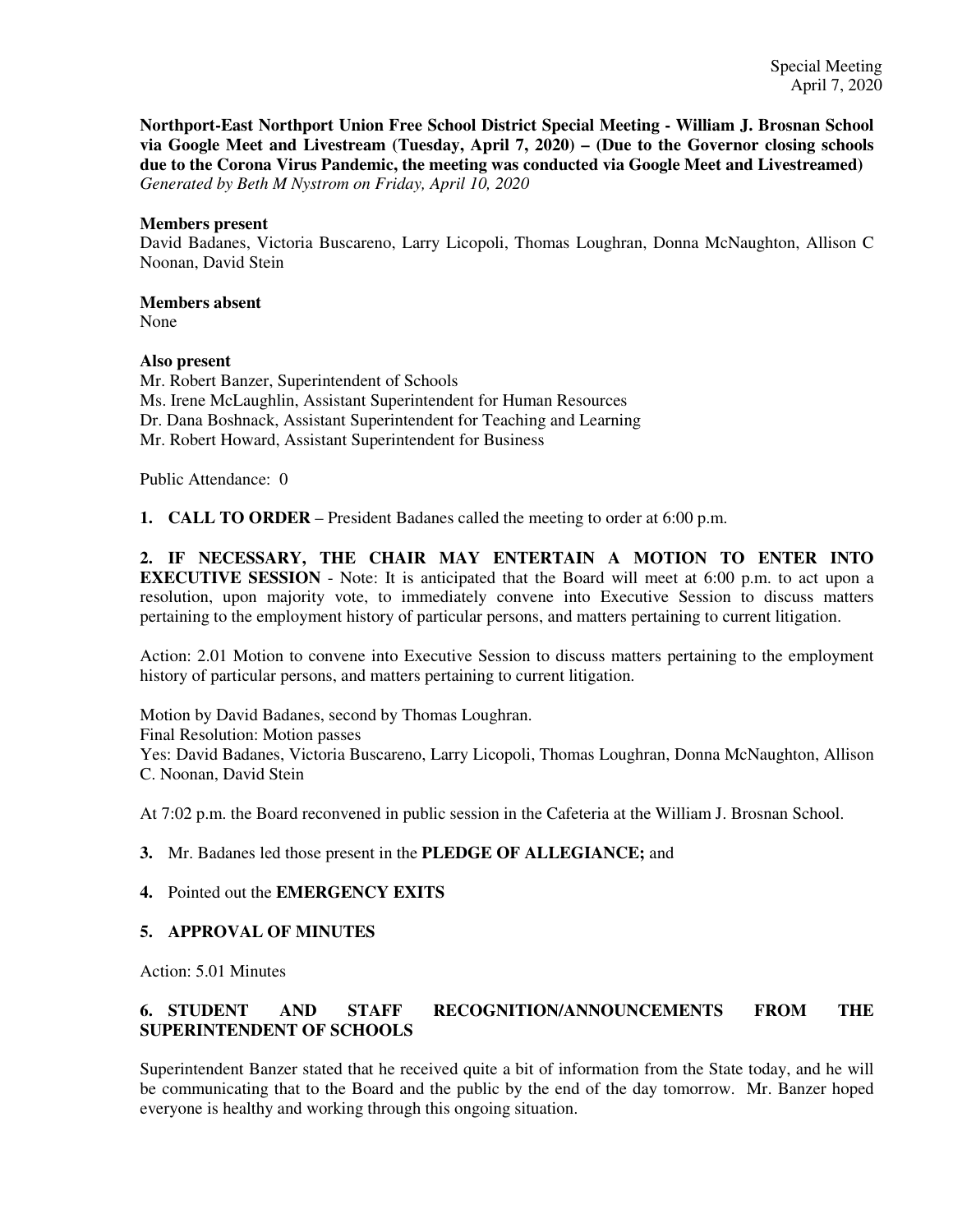President Badanes stated that all the teachers and staff are dealing with something that no one could have predicted. He is hearing great things about the teachers and commended them for trying to make the best of the situation.

Mr. Badanes stated the next Board meeting is April 28<sup>th</sup>. The District is still awaiting guidance from the State on the budget vote and how it will take place. Once we know that we can figure out other Board meeting dates to complete the budget process.

The May  $19<sup>th</sup>$  Budget Vote has been cancelled but the May  $7<sup>th</sup>$  meeting and the June meetings will be held as scheduled.

#### **7. SUPERINTENDENT'S REPORT, GENERAL - FOR BOARD ACTION**

Action: 7.01 Personnel Actions Report Recommendation to approve the attached Personnel Actions Report

Motion by David Badanes, second by Victoria Buscareno. Final Resolution: Motion Passes Yes: David Badanes, Victoria Buscareno, Larry Licopoli, Thomas Loughran, Donna McNaughton, Allison C Noonan, David Stein

Action: 7.02 Schedule J - Committee on Special Education Recommendation to approve Schedule J - Committee on Special Education

Motion by David Badanes, second by Victoria Buscareno. Final Resolution: Motion Passes Yes: David Badanes, Victoria Buscareno, Larry Licopoli, Thomas Loughran, Donna McNaughton, Allison C Noonan, David Stein

## **8. SUPERINTENDENT'S REPORT, FINANCIAL - FOR BOARD ACTION**

Action: 8.01 BIDS Recommendation to take specified action on the following BIDs:

EDUCATIONAL 8.01.1 AWARD: BID #20-110 - Athletic Supplies & Equipment 8.01.2 AWARD: BID #20-114 - Athletic Apparel

Motion by David Badanes, second by Thomas Loughran. Final Resolution: Motion Passes Yes: David Badanes, Victoria Buscareno, Larry Licopoli, Thomas Loughran, Donna McNaughton, Allison C Noonan, David Stein

Action: 8.02 Bob Murphy's Violin Shop

Recommendation to renew the contract between the Northport-East Northport Union Free School District and Bob Murphy's Violin Shop for String Instrument Repair for the 2020-2021 school year at the current rate and specifications

Motion by David Badanes, second by Thomas Loughran. Final Resolution: Motion Passes Yes: David Badanes, Victoria Buscareno, Larry Licopoli, Thomas Loughran, Donna McNaughton, Allison C Noonan, David Stein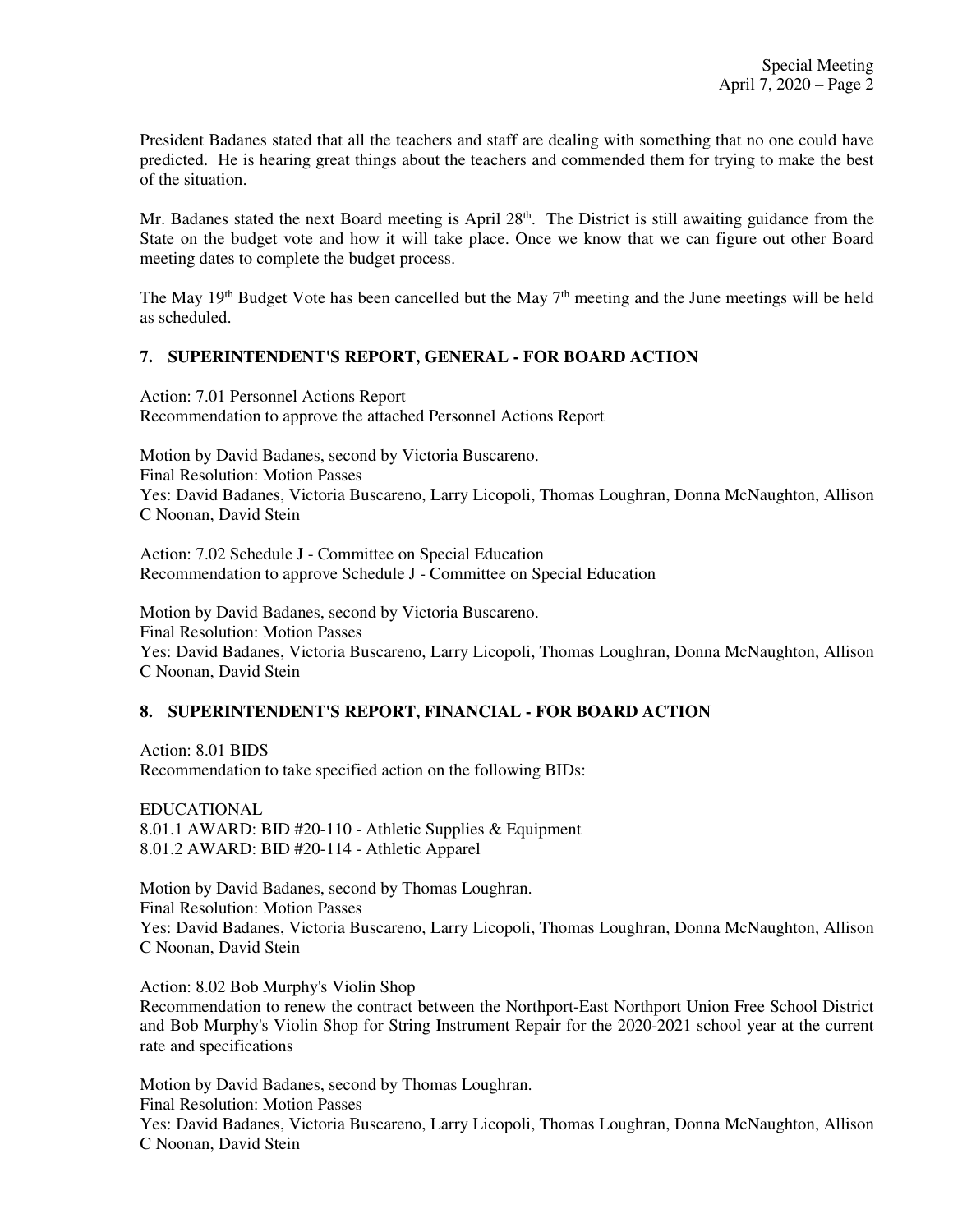Action: 8.03 WITHDRAWN

Action: 8.04 OMNIA Partners Contract #2019000318 for Equipment Rental and Related Services - HERC Rentals

Recommendation to approve the following resolution to authorize the use of OMNIA Partners Contract #2019000318 for Equipment Rental and Related Services - HERC Rentals:

"WHEREAS, OMNIA Partners has made available to other municipalities a contract for equipment rental and related services; and

WHEREAS, said contract for equipment rental and related services was let to bid consistent with the requirements of General Municipal Law, section 103; and

WHEREAS, the Northport-East Northport U.F.S.D. is permitted to utilize said contract in accordance with the terms and conditions of the bid and requirements of General Municipal Law, section 103; and

NOW, THEREFORE, BE IT RESOLVED, that the Board of Education hereby authorizes the purchase of equipment rental and related services from OMNIA Partners Contract #2019000318 in accordance with the requirements of General Municipal Law, section 103."

Motion by David Badanes, second by Thomas Loughran.

Final Resolution: Motion Passes

Yes: David Badanes, Victoria Buscareno, Larry Licopoli, Thomas Loughran, Donna McNaughton, Allison C Noonan, David Stein

Action: 8.05 Health Services Contracts

Recommendation to authorize the Board President to sign contracts with the following school districts to provide health services for Northport-East Northport students attending school in that district during the 2019-2020 school year:

8.05.1 South Huntington Union Free School District, ninety-eight (98) students attending St. Anthony's High School,  $\omega$  \$800.63 = \$78,461.74, one (1) student attending St. Anthony's High School for 32 weeks @ \$20.02 - \$640.64, one (1) student attending St. Anthony's High School for 9 weeks @  $$20.02 = $180.18$ , four (4) students attending Long Island School for the Gifted @ \$800.63 =  $$3,202.52$ , one (1) student attending Huntington Montessori @  $$800.73 = $800.63$ , totaling \$83,285.71

Motion by David Badanes, second by Thomas Loughran. Final Resolution: Motion Passes

Yes: David Badanes, Victoria Buscareno, Larry Licopoli, Thomas Loughran, Donna McNaughton, Allison C Noonan, David Stein

Action: 8.06 Munistat Services, Inc.

Recommendation to approve a Municipal Advisor Services Agreement between the Northport-East Northport Union Free School District and Munistat Services, Inc. for services related to the issuance of the District's long term and short term debt, and the preparation and filing of the District's Statement of Financial and Operating Information

Motion by David Badanes, second by Thomas Loughran.

Final Resolution: Motion Passes

Yes: David Badanes, Victoria Buscareno, Larry Licopoli, Thomas Loughran, Donna McNaughton, Allison C Noonan, David Stein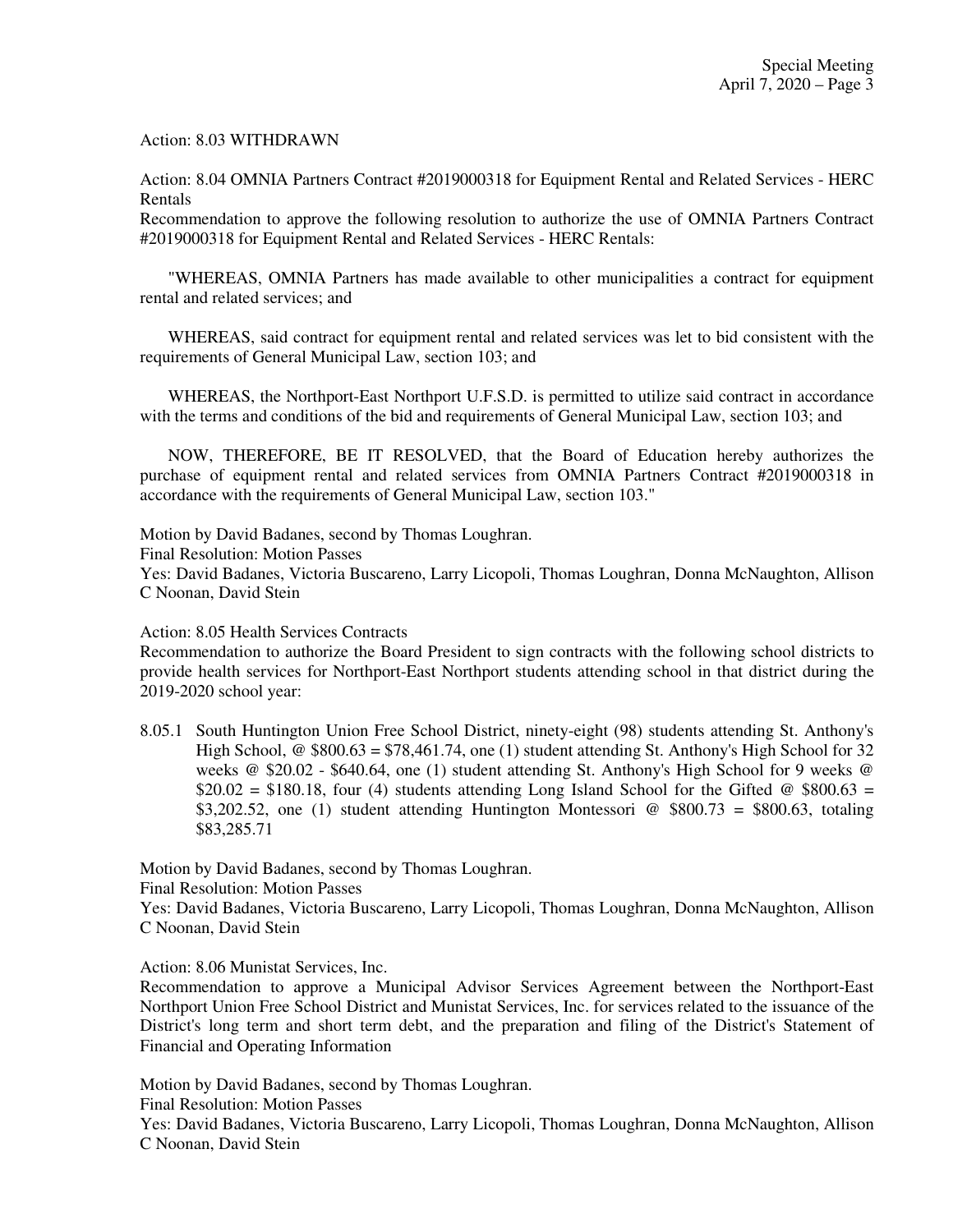Action: 8.07 Oyster Bay - East Norwich CSD

Recommendation to approve a 2018-2019 Special Education Services Agreement between the Board of Education of the Northport-East Northport Union Free School District and the Board of Education of the Oyster Bay - East Norwich CSD (Spec. Ed.)

Motion by David Badanes, second by Thomas Loughran. Final Resolution: Motion Passes Yes: David Badanes, Victoria Buscareno, Larry Licopoli, Thomas Loughran, Donna McNaughton, Allison C Noonan, David Stein

Action: 8.08 Claims Auditor's Report

Recommendation to approve the Claims Auditor's Report for Warrants and Schedule of Claims for payments dated:

February 7, 2020 (Payroll Trust & Agency Warrant), February 14, 2020 (Accounts Payable Warrant), February 21, 2020 (Payroll Trust & Agency Warrant), February 28, 2019 (Accounts Payable Warrant), February 2020 (Claims Audit Report)

Motion by David Badanes, second by Thomas Loughran. Final Resolution: Motion Passes Yes: David Badanes, Victoria Buscareno, Larry Licopoli, Thomas Loughran, Donna McNaughton, Allison C Noonan, David Stein

Action: 8.09 Claims Auditor's Report - Payroll Audit Recommendation to approve the Claims Auditor's Report - Payroll Audit for the Payroll Distribution/Audit dated February 7, 2020 (Dickinson Avenue Elementary School)

Motion by David Badanes, second by Thomas Loughran. Final Resolution: Motion Passes Yes: David Badanes, Victoria Buscareno, Larry Licopoli, Thomas Loughran, Donna McNaughton, Allison C Noonan, David Stein

Action: 8.10 Transfer of Special Aid Fund Appropriations Recommendation to approve Transfer of Special Aid Appropriations in the 2019-2020 fiscal year (\$46,000.00)

Motion by David Badanes, second by Thomas Loughran. Final Resolution: Motion Passes

Yes: David Badanes, Victoria Buscareno, Larry Licopoli, Thomas Loughran, Donna McNaughton, Allison C Noonan, David Stein

**9. ADJOURNMENT** - Board policy requires adjournment by 10:30 pm, unless meeting is extended by vote.

Information: 9.01 UPCOMING MEETINGS

SPECIAL MEETING TO VOTE ON BOCES ADMINISTRATIVE BUDGET & TRUSTEES Tuesday, April 28, 2020 7:00 p.m. William J. Brosnan School Cafeteria

PUBLIC HEARING ON FINALIZED BUDGET TBD